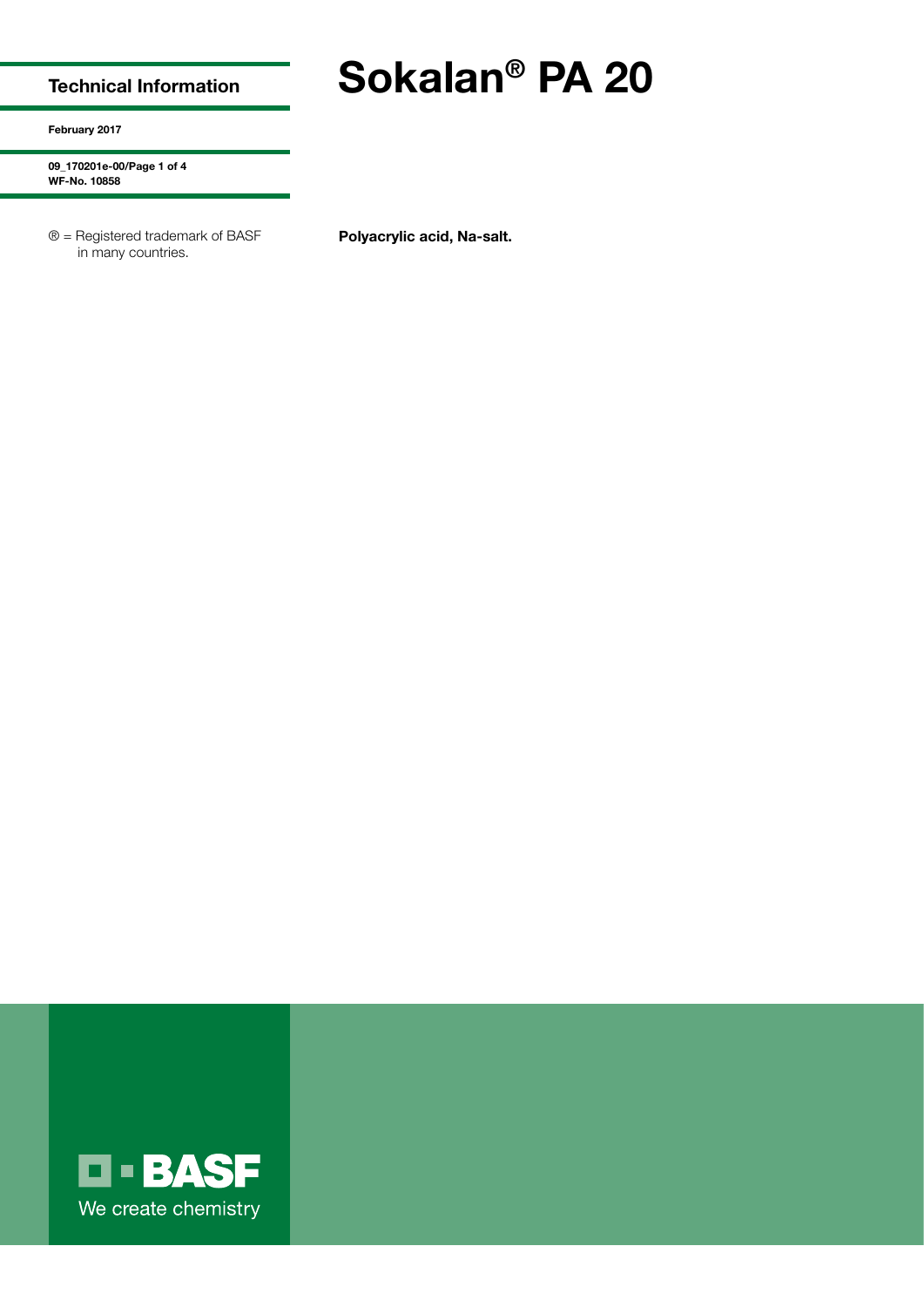Chemical nature **Chemical nature** Polyacrylic acid, Na-salt.

PRD-No.\* 30042860

\* BASF's commercial product numbers.

Appearance Sokalan<sup>®</sup> PA 20 is a clear, colorless till yellowish liquid at room temperature.



## Handling and Storage

| <b>Handling</b>   | a) Sokalan® PA 20 should be stored in a dry place in its original sealed packaging.<br>It is recommended to store Sokalan® PA 20 at temperatures between $+5$ °C<br>and $+30^{\circ}$ C.                                                                                                                                                                                                                                                                                                                                                                                                                                                                                                                                                                                                                                                                                                                                                                                                                                                                                                                                                                             |
|-------------------|----------------------------------------------------------------------------------------------------------------------------------------------------------------------------------------------------------------------------------------------------------------------------------------------------------------------------------------------------------------------------------------------------------------------------------------------------------------------------------------------------------------------------------------------------------------------------------------------------------------------------------------------------------------------------------------------------------------------------------------------------------------------------------------------------------------------------------------------------------------------------------------------------------------------------------------------------------------------------------------------------------------------------------------------------------------------------------------------------------------------------------------------------------------------|
|                   | b) Sokalan® PA 20 can slighty separate during the storage time. The product<br>must be homogenized before it is processed. It must be mixed sufficiently<br>prior to use.                                                                                                                                                                                                                                                                                                                                                                                                                                                                                                                                                                                                                                                                                                                                                                                                                                                                                                                                                                                            |
|                   | c) The storage temperature must be between min. $+5$ °C and max. $+30$ °C.<br>Storage temperatures above +30 °C will cause an increase of the color<br>number. At low temperatures (approx. +5 °C) Sokalan® PA 20 could form<br>crystals and becomes solid. Drums or IBCs containing solidified product or<br>liquid that have begun to precipitate or separate should be reconstituted by<br>gentle heating, preferably in a heating cabinet. Warming up to max. 30 °C<br>allows the product to become liquid again. It must be mixed sufficiently prior<br>to use. This also applies if drums are heated by external electrical elements.<br>Internal electrical elements should not be used because of the localized<br>anomalies in temperature that they can cause.<br>d) Sokalan® PA 20 must be protected from sunlight and high tempeatures to<br>avoid discoloration and the formation of surface films.<br>e) Sokalan <sup>®</sup> PA 20 must be blanketed with nitrogen if it is stored, to prevent<br>air contact. Air contact can cause discoloration.<br>f) Please refer to the latest Safety Data Sheet for detailed information on<br>product safety. |
| <b>Materials</b>  | The following materials can be used for tanks and drums:                                                                                                                                                                                                                                                                                                                                                                                                                                                                                                                                                                                                                                                                                                                                                                                                                                                                                                                                                                                                                                                                                                             |
|                   | a) Stainless steel 1.4541 - AISI 321<br>stainless steel (X6 CrNiTi 1810)<br>b) Stainless steel 1.4571 - AISI 316 Ti stainless steel (X6 CrNiMoTi 17122)<br>c) Stainless steel 1.4306 - AISI 304 L stainless steel (X2 CrNi 1911)<br>d) HDPE - high density polyethylene<br>e) LDPE - low density polyethylene                                                                                                                                                                                                                                                                                                                                                                                                                                                                                                                                                                                                                                                                                                                                                                                                                                                        |
|                   | It is not recommended to store Sokalan® PA 20 in plain carbon steel, because this<br>would cause significant discoloration of the product within a short period of time.                                                                                                                                                                                                                                                                                                                                                                                                                                                                                                                                                                                                                                                                                                                                                                                                                                                                                                                                                                                             |
| <b>Shelf life</b> | Sokalan <sup>®</sup> PA 20 has a shelf life of at least 18 months in its original packaging.                                                                                                                                                                                                                                                                                                                                                                                                                                                                                                                                                                                                                                                                                                                                                                                                                                                                                                                                                                                                                                                                         |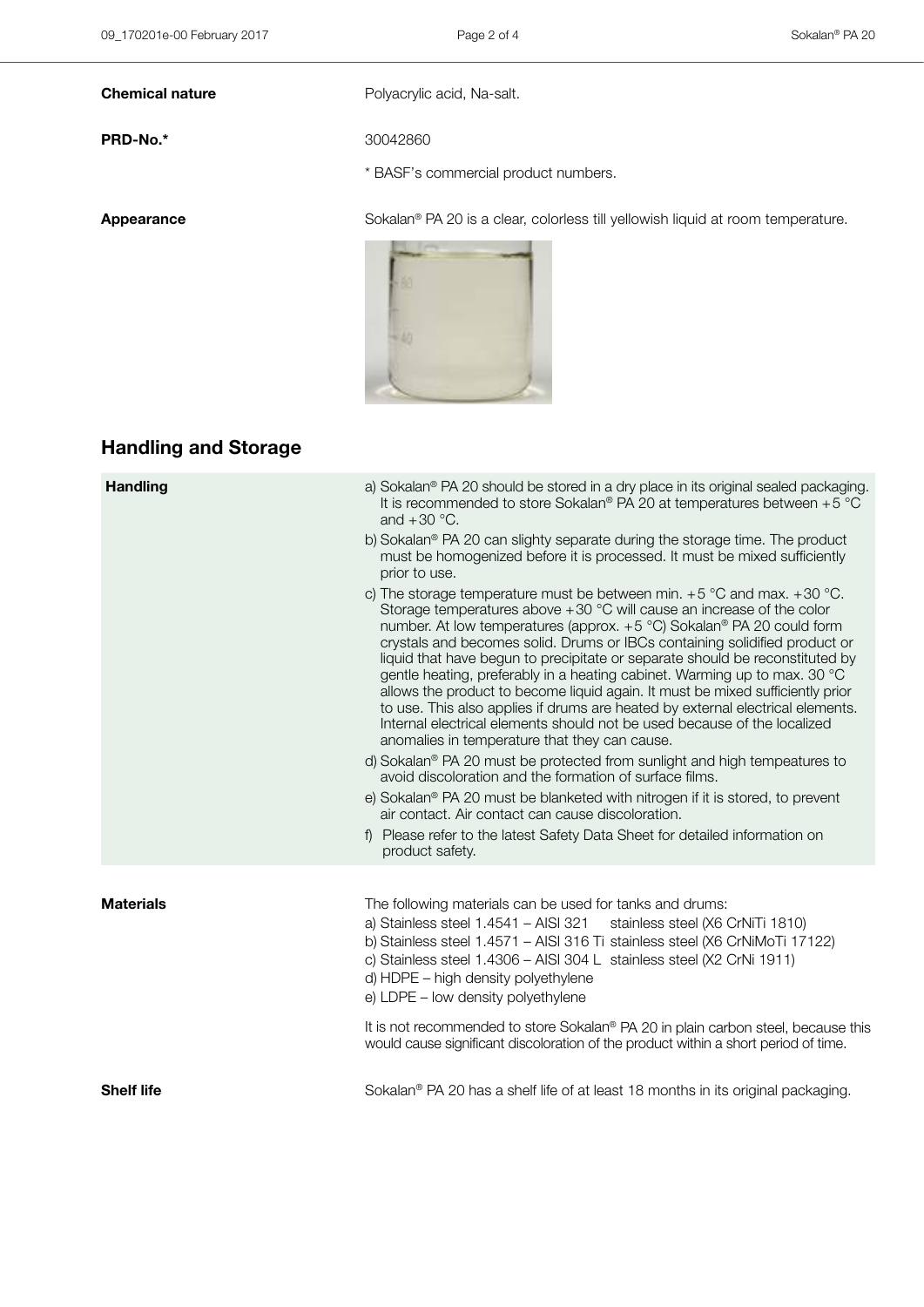**Properties** Some physical properties are listed in the table below. These are typical values only and not all of them are monitored on a regular basis. They are correct at the time of publication and do not necessarily form part of the product specification. A detailed product specification is available on request or via BASF's WorldAccount: https://worldaccount.basf.com (registered access).

| Sokalan <sup>®</sup> PA 20                                             | <b>Unit</b>                              | Value         |
|------------------------------------------------------------------------|------------------------------------------|---------------|
| Physical form<br>(25 °C)                                               |                                          | liquid        |
| Concentration<br>(dry content, ISO 3251,<br>0.25 g, 150 $°C$ , 2 h)    | $\%$                                     | approx. 45    |
| Mean molar mass<br>(Mw, BASF method, GPC)                              | g/mol                                    | approx. 2500  |
| pH value<br>(DIN 19268, 10% dry substance<br>in distilled water)       |                                          | approx. 8     |
| Color APHA<br>(EN 1557, 25 °C)                                         |                                          | approx. 100   |
| K value<br>(ISO 1628-1, 1% dry substance<br>in distilled water)        |                                          | approx. 20    |
| Viscosity<br>(EN 12092, Brookfield, 25 °C, as is)                      | mPa·s                                    | approx. 400   |
| Density<br>(DIN 51757, method 3, 25 °C)                                | q/cm <sup>3</sup>                        | approx. 1.32  |
| Water content<br>(= 100%-concentration (dry content))                  | %                                        | approx. 55    |
| Solubility<br>(visual, 23 °C, 10% dry substance<br>in distilled water) |                                          | clear         |
| Calcium carbonate dispersion capacity<br>(BASF method, pH 11, 60 °C)   | mg CaCO <sub>2</sub> /g<br>dry substance | approx. 105   |
| Calcium carbonate dispersion capacity<br>(BASF method, pH 11, 23 °C)   | mg CaCO <sub>2</sub> /g<br>dry substance | approx. 125   |
| Pour point<br>(ISO 3016)                                               | $^{\circ}C$                              | approx. $-20$ |

Application Sokalan<sup>®</sup> PA 20 can be used as scale inhibitor in process water circulations and other technical processes, dispersing agent for organic and inorganic solids.